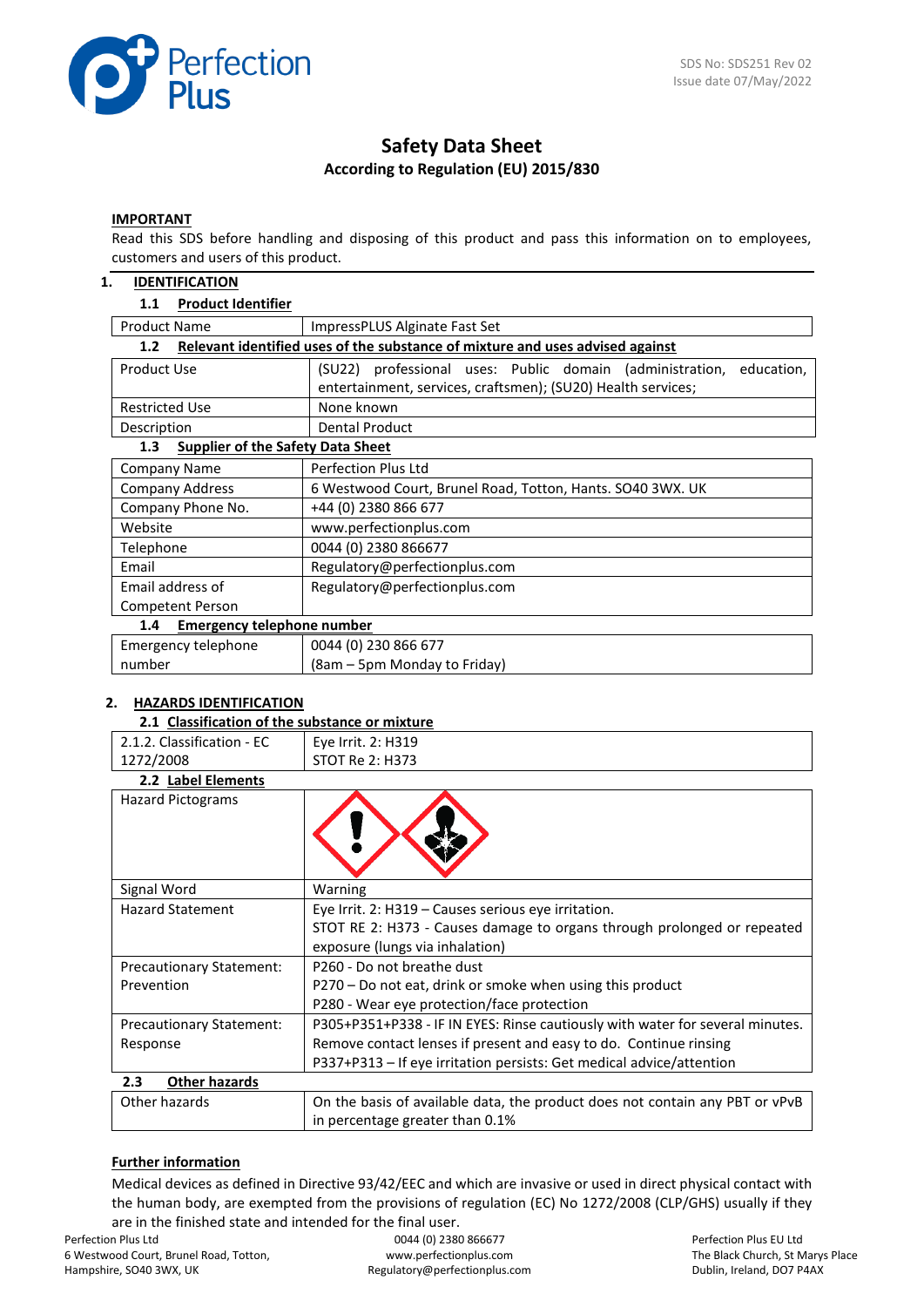

# **3. COMPOSITION/INFORMATION ON INGREDIENTS**

# **3.2 Mixtures**

# **EC 1272/2008**

| <b>Chemical Name</b> | Index No.   | CAS No.    | EC No.    | <b>REACH</b>  | CONC.       | <b>Classification</b> |
|----------------------|-------------|------------|-----------|---------------|-------------|-----------------------|
|                      |             |            |           | Registration  | $(\%w/w)$   |                       |
|                      |             |            |           | <b>Number</b> |             |                       |
| Kieselguhr, soda ash | $01-211-$   | 68855-54-9 | 272-489-0 |               | 65.0-80.0   | STOT RE 2:H373        |
| flux-calcined        | 9488518-22  |            |           |               |             |                       |
| Dipotassium          | 01-         | 16919-27-0 | 240-969-9 |               | $1.0 - 2.5$ | Acute Tox. 4:H302     |
| hexafluorotitanate   | 2119978268- |            |           |               |             | Eye Dam. 1:H318       |
|                      | 20-0006     |            |           |               |             |                       |

Kieselguhr, soda ash flux calcined:

STOT-REPEATED EXPOSURE: the substance is classified in this hazard class because it contains respirable crystalline silica (cristobalite, CAS 14464-46-1), classified as STOT RE 1, as impurity contained in quantity from 1 to 10%.

Note: Upper limit is not included into the range.

# **4. FIRST AID MEASURES**

#### **4.1 Description of first aid measures**

| Inhalation   | Remove to open air. If the subject stops breathing administer artificial respiration. Get<br>medical advice/attention immediately.                                        |
|--------------|---------------------------------------------------------------------------------------------------------------------------------------------------------------------------|
| Eye Contact  | Remove contact lenses, if present. Wash immediately with plenty of water for at least 15<br>minutes, opening the eyelids fully. If problem persists, seek medical advice. |
| Skin contact | Remove contaminated clothing. Rinse skin with a shower immediately. Wash contaminated<br>clothing before using again.                                                     |
| Ingestion    | Get medical advice/attention immediately. Do not induce vomiting. Do not administer<br>anything not explicitly authorised by a doctor.                                    |

#### **4.2 Most important symptoms and effects, both acute and delayed**

In the absence of experimental data for the product itself, health hazards are evaluated according to the properties of the substances it contains, using the criteria specified in the applicable regulation for classification. It is therefore necessary to take into account the concentration of the individual hazardous substances indicated in section 3, to evaluate the toxicological effects of exposure to the product.

This product may cause functional disorders or morphological mutations after repeated or prolonged exposure and/or may accumulate inside the human body and is thus graded as dangerous.

Acute effects: stinging eyes. Symptoms may include: rubescence, edema, pain and lachrymation. Ingestion may cause health problems, including stomach pain and sting, nausea and sickness

#### **4.3 Indication of any immediate medical attention and special treatment needed**

| Inhalation   | Information not available |
|--------------|---------------------------|
| Eve Contact  | Information not available |
| Skin contact | Information not available |
| Ingestion    | Information not available |

#### **General information**

# **5. FIRE FIGHTING MEASURES**

#### **5.1 Extinguishing media**

|     | The extinguishing equipment should be of the conventional kind: carbon dioxide, foam, |
|-----|---------------------------------------------------------------------------------------|
|     | powder and water spray                                                                |
|     |                                                                                       |
| 5.2 | Special hazards arising from the substance or mixture                                 |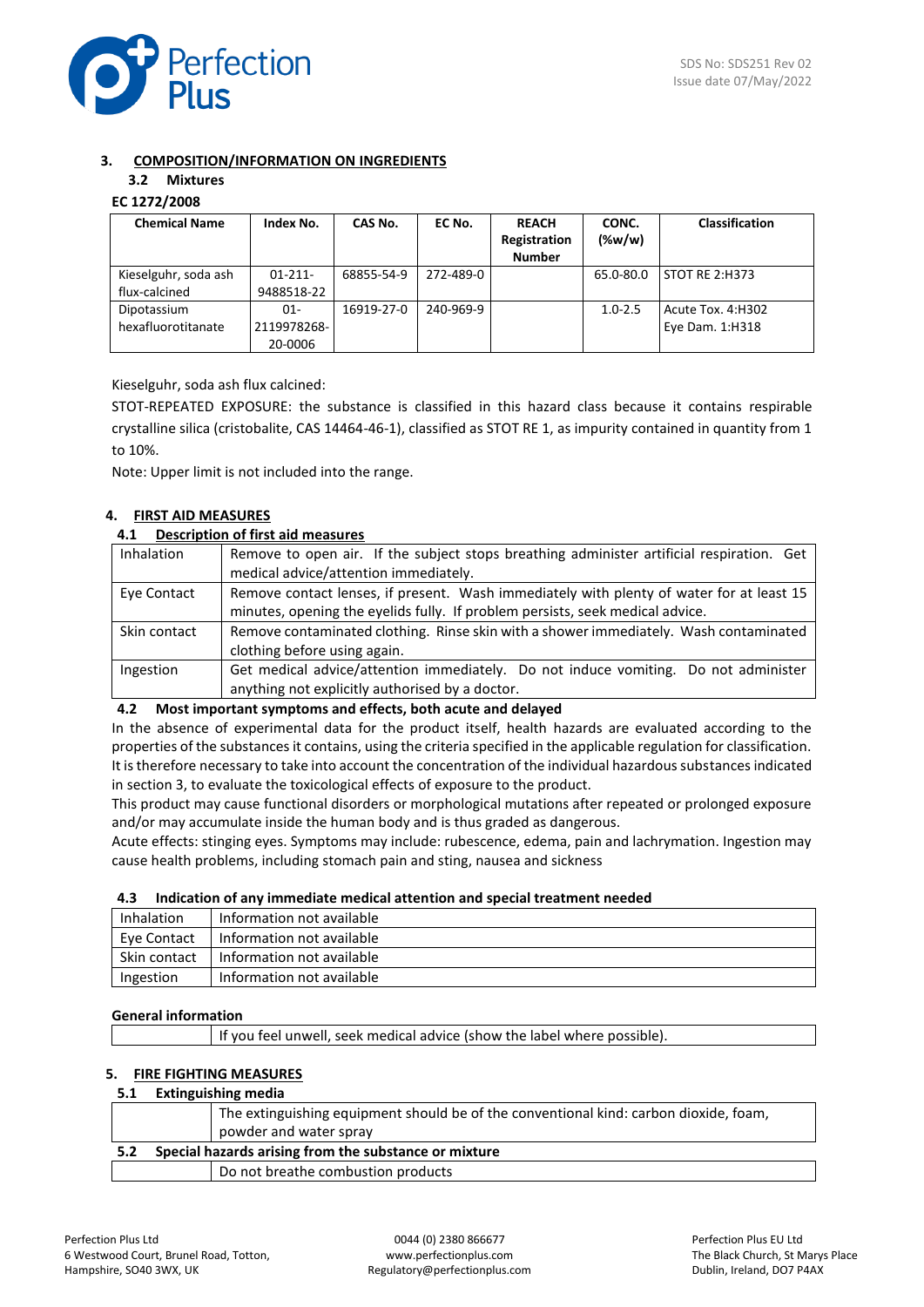

#### **5.3 Advice for firefighters**

| Use jets of water to cool the containers to prevent product decomposition and the<br>development of substances potentially hazardous for health. Always water full fire<br>prevention gear. Collect extinguishing water to prevent it from draining in to the sewer<br>system. Dispose of contaminated water used for extinction and the remains of the fire<br>according to applicable regulations. |
|------------------------------------------------------------------------------------------------------------------------------------------------------------------------------------------------------------------------------------------------------------------------------------------------------------------------------------------------------------------------------------------------------|
| Wear normal fire fighting clothing i.e. fire kit (BS EN 469), gloves (BS EN 659) and boots (HO<br>specification A29 and A30) in combination with self-contained open circuit positive pressure<br>compressed air breathing apparatus (BS EN 137).                                                                                                                                                    |

# **6. ACCIDENTAL RELEASE MEASURES**

# **6.1 Personal precautions, protective equipment and emergency procedures**

|     | 0.1 Fersonal precaduons, protective equipment and emergency procedures                                                                                                             |
|-----|------------------------------------------------------------------------------------------------------------------------------------------------------------------------------------|
|     | If there are no contraindications, spray powder with water to prevent the formation of dust.<br>Avoid breathing vapours/mists/gases. Wear suitable protective equipment (including |
|     | personal protective equipment referred to under section 8 of this SDS) to prevent any                                                                                              |
|     | contamination of skin, eyes and personal clothing. These indications apply or both                                                                                                 |
|     | processing staff and those involved in emergency procedures.                                                                                                                       |
| 6.2 | <b>Environmental precautions</b>                                                                                                                                                   |

This product must not penetrate into the sewer system or come in to contact with surface water or ground water.

| 6.3 |                             | Methods and material for containment and cleaning up                                                                                                                                                                                                                                                                                                                                                                     |  |  |  |  |  |
|-----|-----------------------------|--------------------------------------------------------------------------------------------------------------------------------------------------------------------------------------------------------------------------------------------------------------------------------------------------------------------------------------------------------------------------------------------------------------------------|--|--|--|--|--|
|     |                             | Use spark-proof mechanical equipment to collect the leaked product and place it in<br>containers for recover or disposal. If there are no contraindications, use jets of water to<br>eliminate residues.<br>Make sure the leakage site is well aired. Check compatibility for container material section 7.<br>Contaminated material should be disposed of in compliance with the provisions set forth in<br>section 13. |  |  |  |  |  |
| 6.4 | Reference to other sections |                                                                                                                                                                                                                                                                                                                                                                                                                          |  |  |  |  |  |
|     |                             | See section 13 for disposal information. See section 8 for exposure controls/personal                                                                                                                                                                                                                                                                                                                                    |  |  |  |  |  |

# **7. HANDLING AND STORAGE**

# **7.1 Precautions for safe handling**

protection.

|                         | Before handling the product, consult all the other sections of this material safety data sheet. |
|-------------------------|-------------------------------------------------------------------------------------------------|
|                         | Avoid leakage of the product into the environment. Do not eat, drink or smoke during use.       |
|                         | Remove any contaminated clothes and personal protective equipment before entering               |
|                         | places in which people eat.                                                                     |
|                         | 7.2 Conditions for safe storage, including any incompatibilities                                |
|                         | Store only in the original container. Store the containers sealed, in a well-ventilated place,  |
|                         | away from direct sunlight. Keep containers away from any incompatible materials, see            |
|                         | section 10 for details.                                                                         |
| 7.3 Specific end use(S) |                                                                                                 |

#### **7.3 Specific end use(S)**

No use other than specified in Section 1.2 of this SDS.

### **8. EXPOSURE CONTROLS/PERSONAL PROTECTION**

#### **8.1 Control parameters**

#### **8.1.1 Exposure Limit Values**

| Kieselguhr, soda ash flux-calcined                                              |                                                                                                            |       |            |              |                   |       |         |         |  |  |
|---------------------------------------------------------------------------------|------------------------------------------------------------------------------------------------------------|-------|------------|--------------|-------------------|-------|---------|---------|--|--|
| Predicted no-effect concentration - PNEC                                        |                                                                                                            |       |            |              |                   |       |         |         |  |  |
|                                                                                 | Normal value of STP microorganisms<br>$100 \text{ mg/l}$                                                   |       |            |              |                   |       |         |         |  |  |
|                                                                                 | Health - Derived no-effect level - DNEL/DMEL                                                               |       |            |              |                   |       |         |         |  |  |
|                                                                                 |                                                                                                            |       |            |              | <b>Effects on</b> |       |         |         |  |  |
| Route of                                                                        | <b>Effects in consumers.</b>                                                                               | Acute | Chronic    | Chronic      | workers           | Acute | Chronic | Chronic |  |  |
| exposure                                                                        | <b>Acute local</b><br>local<br><b>Acute local</b><br>systemic<br>systemic<br>systemic<br>Local<br>systemic |       |            |              |                   |       |         |         |  |  |
| Oral                                                                            |                                                                                                            |       | <b>VND</b> | 18.7 mg/kg/d |                   |       |         |         |  |  |
| Inhalation<br>$0.05$ mg/m3<br>$0.05 \text{ mg/m}$ 3<br><b>VND</b><br><b>VND</b> |                                                                                                            |       |            |              |                   |       |         |         |  |  |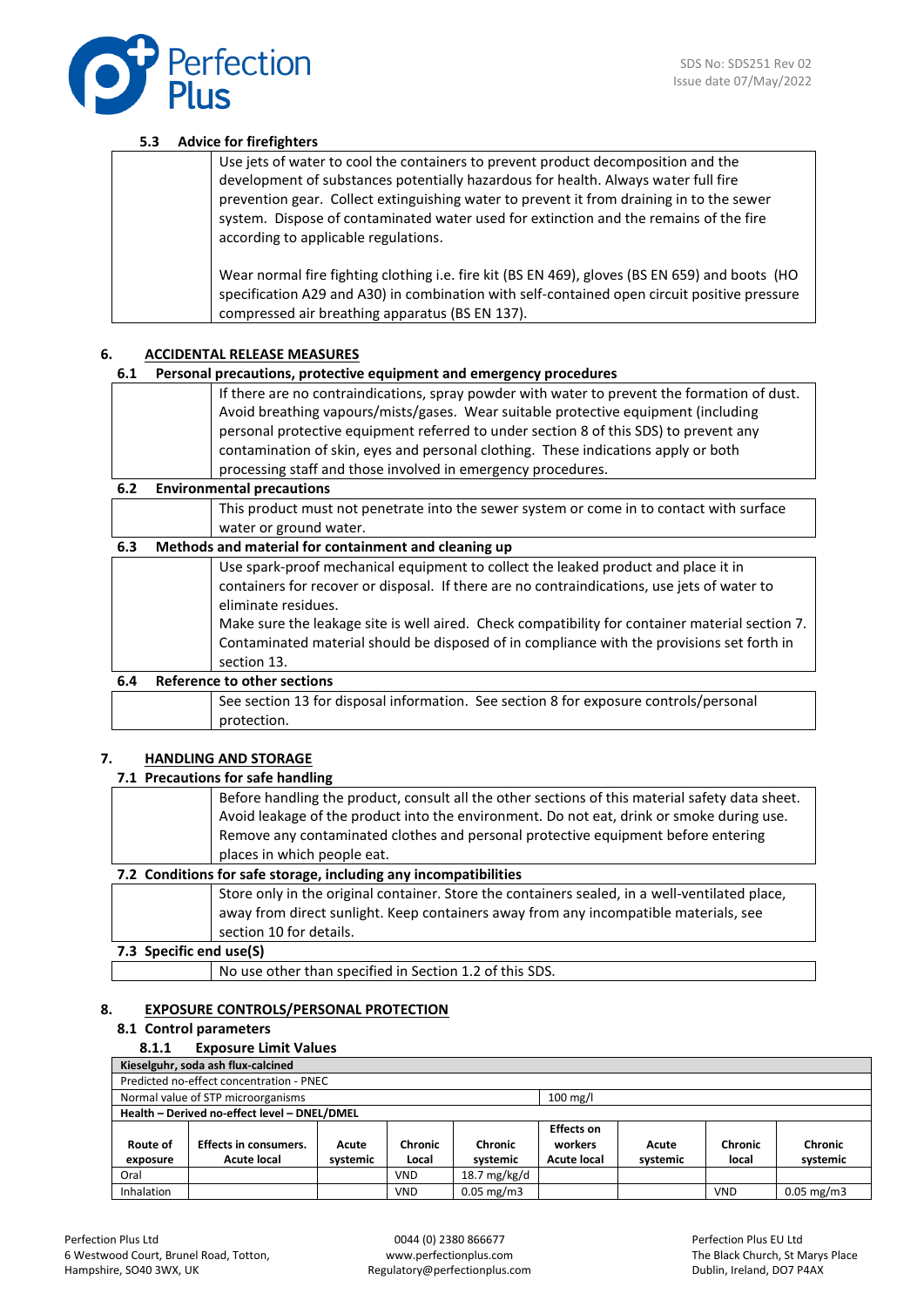

| <b>Cristobalite</b>          |                                                              |                 |              |                     |                   |              |  |  |
|------------------------------|--------------------------------------------------------------|-----------------|--------------|---------------------|-------------------|--------------|--|--|
| <b>Threshold limit value</b> |                                                              |                 |              |                     |                   |              |  |  |
| <b>Type</b>                  | Country                                                      | TWA/8h<br>Mg/m3 | Ppm          | STEL/15min<br>Mg/m3 | Ppm               |              |  |  |
| <b>VLEP</b>                  | <b>BEL</b>                                                   | 0.05            |              |                     |                   |              |  |  |
| <b>TLV</b>                   | CZE                                                          | 0.1             |              |                     |                   |              |  |  |
| <b>MAK</b>                   | DEU                                                          | 0.15            |              |                     |                   |              |  |  |
| <b>VLA</b>                   | <b>ESP</b>                                                   | 0.05            |              |                     |                   |              |  |  |
| <b>TLV</b>                   | <b>EST</b>                                                   | 0.05            |              |                     |                   |              |  |  |
| <b>VLEP</b>                  | <b>FRA</b>                                                   | 0.05            |              |                     |                   | RESP.        |  |  |
| <b>WEL</b>                   | GRB                                                          | 0.3             |              |                     |                   |              |  |  |
| OEL                          | <b>IRL</b>                                                   | 0.1             |              |                     |                   |              |  |  |
| <b>RD</b>                    | LTU                                                          | 0.05            |              |                     |                   |              |  |  |
| <b>RV</b>                    | <b>LVA</b>                                                   | 0.05            |              |                     |                   |              |  |  |
| OEL                          | <b>NLD</b>                                                   | 0.075           |              |                     |                   | RESP.        |  |  |
| <b>TLV</b>                   | <b>NOR</b>                                                   | 0.05            |              |                     |                   | RESP.        |  |  |
| <b>NDS</b>                   | POL                                                          | $\overline{2}$  |              |                     |                   | INHAL.       |  |  |
| <b>NDS</b>                   | POL                                                          | 0.3             |              |                     |                   | RESP.        |  |  |
| <b>MAK</b>                   | <b>SWE</b>                                                   | 0.05            |              |                     |                   | RESP.        |  |  |
| <b>TLV-ACGIH</b>             |                                                              | 0.025           |              |                     |                   |              |  |  |
|                              |                                                              |                 |              |                     |                   |              |  |  |
|                              | Dipotassium hexfluorotitanate                                |                 |              |                     |                   |              |  |  |
|                              | Predicted no-effect concentration - PNEC                     |                 |              |                     |                   |              |  |  |
|                              | Normal value in fresh water                                  |                 | $0.131$ mg/l |                     |                   |              |  |  |
|                              | Normal value in marine water                                 |                 | $0.131$ mg/l |                     |                   |              |  |  |
|                              | Normal value for marine water sediment                       |                 | 4.89 mg/kg/d |                     |                   |              |  |  |
|                              | Normal value for water, intermittent release                 |                 |              |                     |                   | $0.108$ mg/l |  |  |
|                              | Normal value of STP microorganisms<br>$1.5$ mg/l             |                 |              |                     |                   |              |  |  |
|                              | Normal value for the terrestrial compartment<br>19.1 mg/kg/d |                 |              |                     |                   |              |  |  |
|                              | Health - Derived no-effect level - DNEL/DMEL                 |                 |              |                     |                   |              |  |  |
|                              |                                                              |                 |              |                     | <b>Effects on</b> |              |  |  |

| Route of<br>exposure | <b>Effects in consumers.</b><br>Acute local | Acute<br>svstemic | Chronic<br>Local | Chronic<br>systemic | workers<br><b>Acute local</b> | Acute<br>systemic | Chronic<br>local | Chronic<br>systemic |
|----------------------|---------------------------------------------|-------------------|------------------|---------------------|-------------------------------|-------------------|------------------|---------------------|
| Oral                 |                                             |                   |                  |                     | VND                           | 5.2 $mg/m3$       | 5.2 mg/kg        | 5.2 $mg/m3$         |
| Inhalation           |                                             |                   |                  |                     | VND                           | 75 mg/kgbw/d      | VND              | 75 mg/kgbw/d        |

VND - hazard identified but no DNEL/PNEC available. NEA - no exposure expected. NPI - no hazard identified.

# **Dipotassium hexafluorotitanate:**

VLA-ED (daily exposure value): 2.5 mg / (F) / m3 INSHT Guide (data available in the supplier SDS) Biological indicators: Fluoride in urine. Close of business on 8 mg / L. Before the workshift: 4 mg / g creatinine, after the workshift 7 mg / g creatinine (data available in the supplier SDS).

During the risk assessment process, it is essential to take into consideration the ACGIH occupational exposure levels for inert particulate otherwise classified (PNOC respirable fraction: 3 mg/m3; PNOC inhalable fraction: 10 mg/m3). For values above these limits, use a P type filter, whose class (1, 2 or 3) must be chosen according to the outcome of risk assessment.

#### **8.2 Exposure controls**

| 8.2.1 | Appropriate engineering controls                                                                                                                                                                                                                                                                                                                                     |
|-------|----------------------------------------------------------------------------------------------------------------------------------------------------------------------------------------------------------------------------------------------------------------------------------------------------------------------------------------------------------------------|
|       | As the use of adequate technical equipment must always take priority over personal protective<br>equipment, make sure that the workplace is well aired through effective local aspiration.<br>Personal protective equipment must be CE marked, showing that it complies with applicable<br>standards.<br>Provide an emergency shower with face and eye wash station. |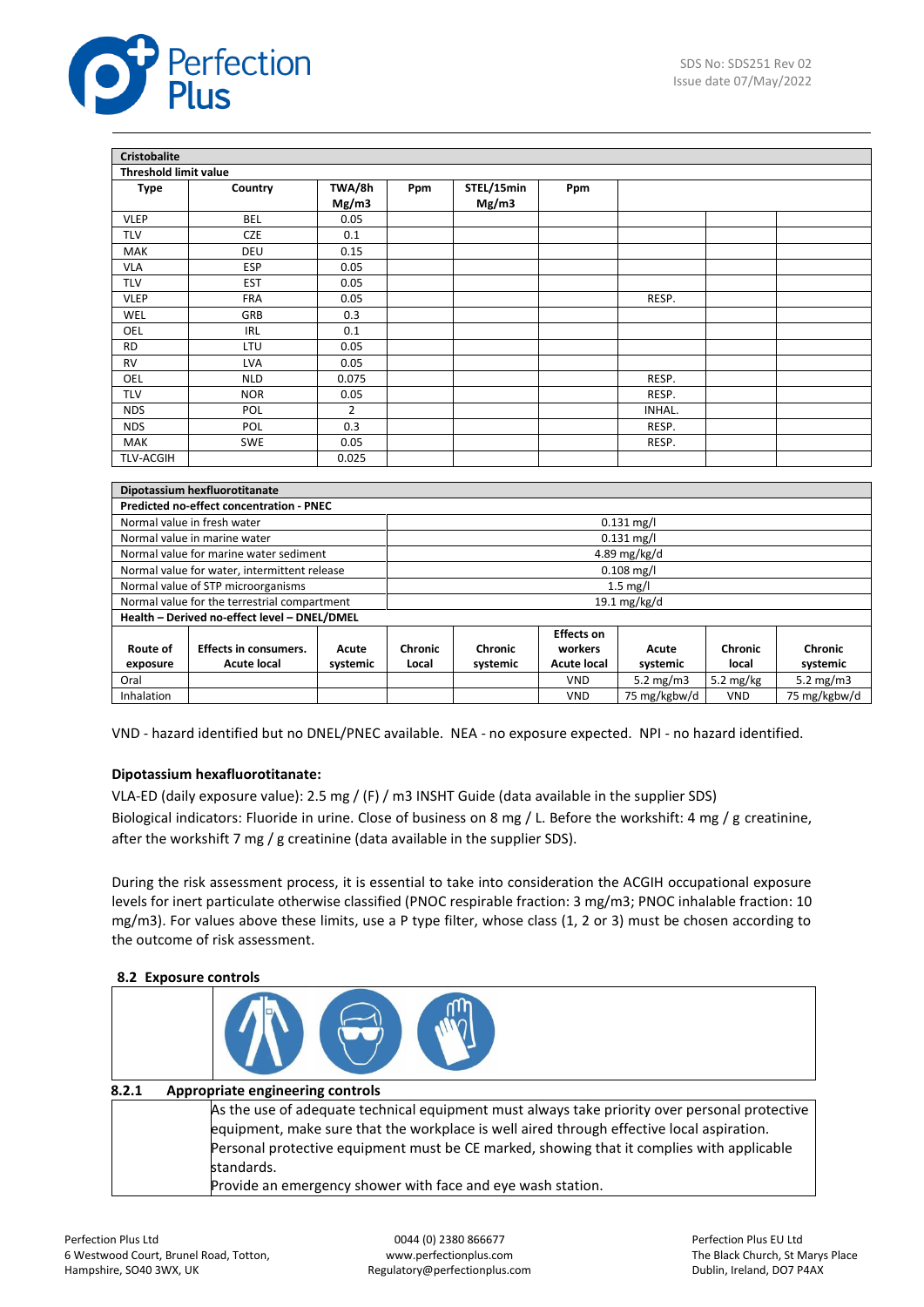

|                                                 | Exposure levels must be kept as low as possible to avoid significant build-up in the organism. |
|-------------------------------------------------|------------------------------------------------------------------------------------------------|
|                                                 | Manage personal protective equipment so as to guarantee maximum protection (e.g. reduction     |
|                                                 | in replacement times).                                                                         |
| <b>Individual protection measures</b><br>8.2.2  |                                                                                                |
| Skin protection                                 | Wear category II professional long-sleeved overalls and safety footwear (see                   |
|                                                 | Directive 89/686/EEC and standard EN ISO 20344). Wash body with soap and                       |
|                                                 | water after removing protective clothing.                                                      |
| Eye/face protection                             | Approved safety goggles (see standard EN 166).                                                 |
| Hand protection                                 | In the case of prolonged contact with the product, protect the hands with                      |
|                                                 | penetration-resistant work gloves (see standard EN 374).                                       |
|                                                 | Work glove material must be chosen according to the use process and the                        |
|                                                 | products that may form. Latex gloves may cause sensitivity reactions.                          |
| Respiratory protection                          | Use a type P filtering facemask (see standard EN 149) or equivalent device, whose              |
|                                                 | class (1, 2 or 3) and effective need, must be defined according to the outcome of              |
|                                                 | risk assessment.                                                                               |
| 8.2.3<br><b>Environmental Exnosure controls</b> |                                                                                                |

# **8.2.3 Environmental Exposure controls**

The emissions generated by manufacturing processes, including those generated by ventilation equipment, should be checked to ensure compliance with environmental standards.

# **9. PHYSICAL AND CHEMICAL PROPERTIES**

### **9.1. Information on basic physical and chemical properties**

| Appearance                | Powder                   | Vapour pressure          | No data available      |
|---------------------------|--------------------------|--------------------------|------------------------|
| Colour<br>Green           |                          | Vapour density           | No data available      |
| Odour                     | Spearmint                | Relative density         | $1.800$ Kg/L           |
| Odour threshold           | Not available            | Fat solubility           | No data available      |
| рH                        | 8 at 20°C (suspension    | Partition coefficient    | No data available      |
|                           | of 10 g of powder per    |                          |                        |
|                           | It of water after 2 min) |                          |                        |
| Melting point             | No data available        | Autoignition temperature | No data available      |
| Freezing point            | No data available        | Viscosity                | No data available      |
| Initial boiling point     | Not applicable.          | Explosive properties     | No data available      |
| Flash point               | Not applicable.          | Oxidising properties     | No data available      |
| Evaporation rate          | No data available        | Solubility               | In water: it reacts to |
|                           |                          |                          | form a hydrophilic     |
|                           |                          |                          | gel.                   |
| Flammability (solid, gas) | No data available        |                          |                        |

#### **9.2. Other information**

| Conductivity                     | No data available |
|----------------------------------|-------------------|
|                                  |                   |
| Surface tension                  | No data available |
|                                  | No data available |
| Gas group                        |                   |
| Benzene content                  | No data available |
|                                  |                   |
| Lead content                     | No data available |
|                                  |                   |
| VOC (Volatile organic compounds) | No data available |

#### **10. STABILITY AND REACTIVITY**

#### **10.1 Reactivity**

| ⊥∪.⊥                                                                  | <b>ILCOLLIVILY</b>                      |                                                                                |                                                                                        |  |  |
|-----------------------------------------------------------------------|-----------------------------------------|--------------------------------------------------------------------------------|----------------------------------------------------------------------------------------|--|--|
| Dipotassium Hexafluorotitanate<br>With mineral acids it generates HF. |                                         |                                                                                |                                                                                        |  |  |
|                                                                       | 10.2 Chemical stability                 |                                                                                |                                                                                        |  |  |
|                                                                       |                                         | Stable under normal conditions of use and storage                              |                                                                                        |  |  |
|                                                                       | 10.3 Possibility of hazardous reactions |                                                                                |                                                                                        |  |  |
|                                                                       |                                         | No hazardous reactions are foreseeable in normal conditions of use and storage |                                                                                        |  |  |
|                                                                       | 10.4 Conditions to avoid                |                                                                                |                                                                                        |  |  |
|                                                                       |                                         |                                                                                | None in particular. However the usual precautions used for chemical products should be |  |  |
|                                                                       |                                         | respected                                                                      |                                                                                        |  |  |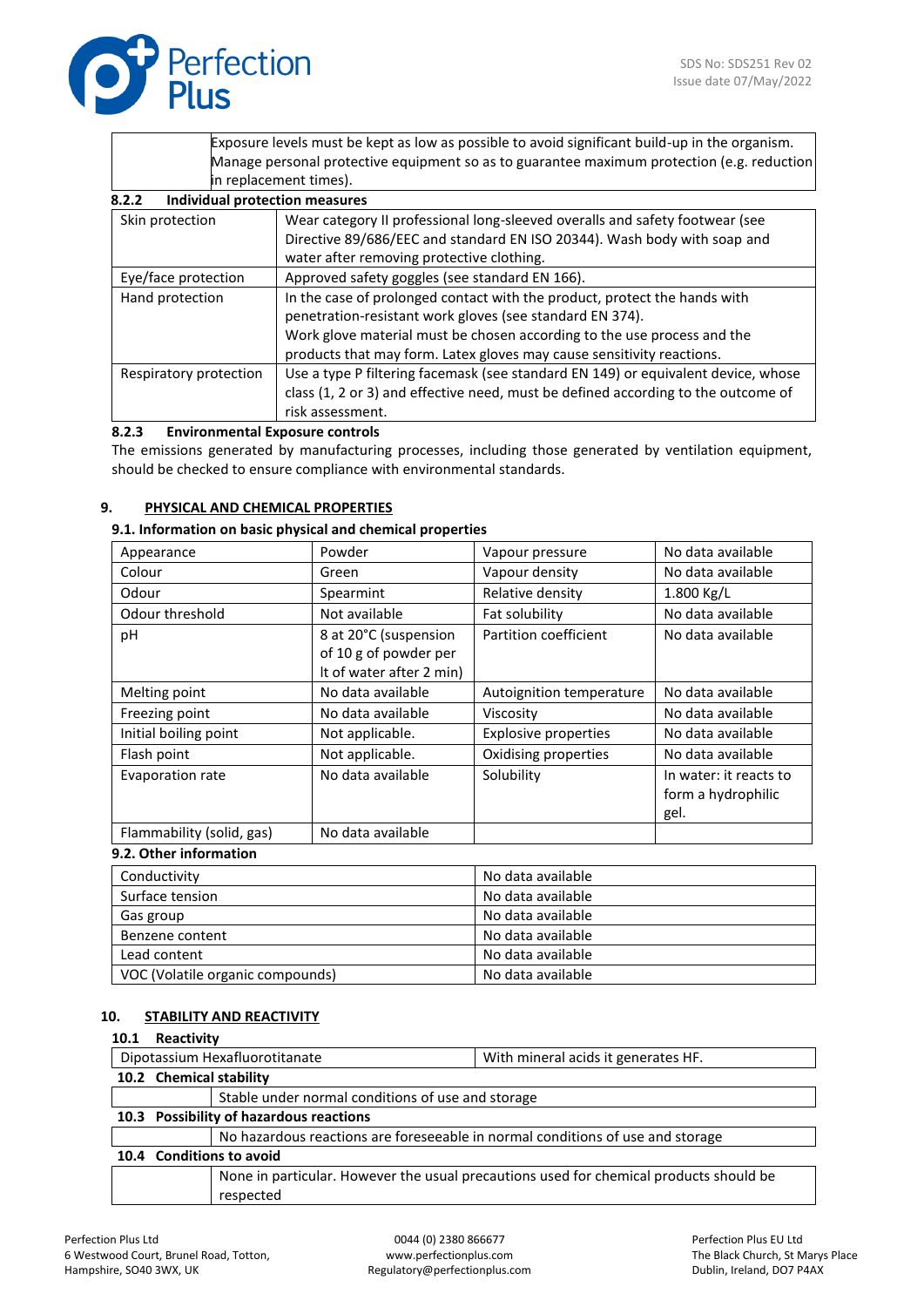

#### **10.5 Incompatible materials**

| Dipotassium Hexafluorotitanate        |                           | Strong acids |
|---------------------------------------|---------------------------|--------------|
| 10.6 Hazardous decomposition products |                           |              |
|                                       | Information not available |              |

# **11. TOXICOLOGICAL INFORMATION**

#### **11.1 Information on toxicological effects**

| Acute toxicity            | No data available.                                                         |
|---------------------------|----------------------------------------------------------------------------|
| Skin corrosion/irritation | No data available.                                                         |
| Serious eye               | It may cause eye irritation, see the composition indicated in section 3.2. |
| damage/irritation         |                                                                            |
| Respiratory of skin       | No data available.                                                         |
| sensitisation             |                                                                            |
| Germ cell mutagenicity    | No data available.                                                         |
| Carcinogenicity           | No data available.                                                         |
| Reproductive toxicity     | No data available.                                                         |
| STOT-single exposure      | No data available.                                                         |
| STOT-repeated exposure    | May cause damage to lungs through prolonged or repeated exposure           |
|                           | through inhalation, see the composition indicated n section 3.2            |
| Aspiration hazard         | No data available.                                                         |

# **11.1.4 Toxicological Information**

| Kieselguhr, soda ash flux-                                                                                    | ORAL Rat LD50: >2000 mg/kg bw | INHAL. Rat LC50: >2.6 mg/l/1h |  |  |
|---------------------------------------------------------------------------------------------------------------|-------------------------------|-------------------------------|--|--|
| calcined                                                                                                      | (OECD 401)                    | (OECD 403)                    |  |  |
| STOT-REPEATED EXPOSURE: the substance is classified in this hazard class because it contains respirable       |                               |                               |  |  |
| crystalline silica (cristobalite, CAS 14464-46-1), classified as STOT RE 1, as impurity contained in quantity |                               |                               |  |  |
| from 1 to 10 $\%$ .                                                                                           |                               |                               |  |  |

| Dipotassium                                                                           | <b>ORAL Rat LD50: 0.324 mg/kg</b> |  |  |
|---------------------------------------------------------------------------------------|-----------------------------------|--|--|
| Hexafluorotitanate                                                                    | (OECD 401)                        |  |  |
| SERIOUS EYE DAMAGE/IRRITATION: Causes irreversible effect on eyes, (Rabbit, OECD 405) |                                   |  |  |

# **12. ECOLOGICAL INFORMATION**

#### **12.1 Toxicity**

|                      | LC50-for Fish         | exceeds the maximum level of solubility of the substance,         |
|----------------------|-----------------------|-------------------------------------------------------------------|
|                      |                       | Oncorhynchus mykiss, OECD 203                                     |
| Kieselguhr, soda ash | $EC50 - for$          | exceeds the maximum level of solubility of the substance, Daphnia |
| flux-calcined        | Crustacea.            | magna, OECD 202                                                   |
|                      | EC50 - for Algae      | exceeds the maximum level of solubility of the substance,         |
|                      | <b>Aquatic Plants</b> | Desmodesmus subspicatus, OECD 201                                 |
| Dipotassium          | LC50-for Fish         | 172,4 mg/l/96h Dario rerio (OECD TG 203)                          |
| hexfluorotitanate    |                       |                                                                   |
|                      | $EC50 - for$          | 48,2 mg/l/48h Daphnia magna (OECD TG 202)                         |
|                      | Crustacea.            |                                                                   |
|                      | EC50 - for Algae      | 10,82 mg/l/72h Pseudokirchnerella subcapitata (OECD TG 201)       |
|                      | Aquatic Plants        |                                                                   |

#### **12.2 Persistence and degradability**

| Kieselguhr, soda                | The product contains exclusively inorganic compounds non-biodegradable (data available |  |
|---------------------------------|----------------------------------------------------------------------------------------|--|
| ash flux-calcined               | in the SDS of the supplier).                                                           |  |
| Dipotassium                     |                                                                                        |  |
| hexfluorotitanate               |                                                                                        |  |
| 12.3 Bio accumulative potential |                                                                                        |  |

## **12.3 Bio accumulative potential**

| Kieselguhr, soda   The product does not contain any substances expected to be bioaccumulating (data |
|-----------------------------------------------------------------------------------------------------|
| ash flux-calcined   available in the SDS of the supplier).                                          |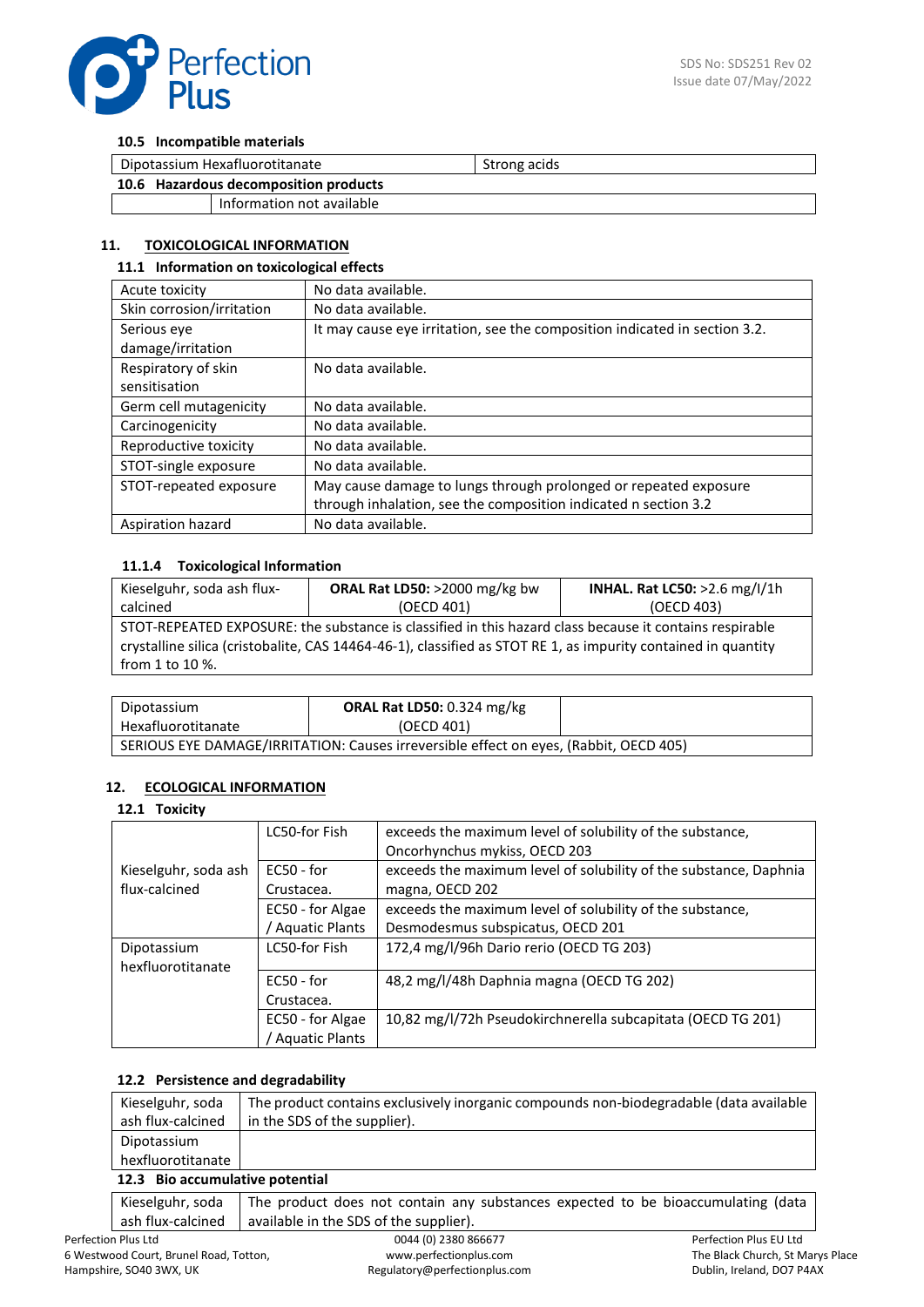

| Dipotassium                                | The product has a potential to bioaccumulate in aquatic organisms (data available in the     |  |  |  |
|--------------------------------------------|----------------------------------------------------------------------------------------------|--|--|--|
| hexfluorotitanate<br>SDS of the supplier). |                                                                                              |  |  |  |
| 12.4 Mobility in soil                      |                                                                                              |  |  |  |
| Kieselguhr, soda                           | Mobility: not relevant due to the physical state of the product. The product is insoluble in |  |  |  |
| ash flux-calcined<br>water.                |                                                                                              |  |  |  |
| 12.5 Results of PBT and vPvB assessment    |                                                                                              |  |  |  |
|                                            | On the basis of available data, the product does not contain any PBT or vPvB in percentage   |  |  |  |
|                                            | greater than 0,1%.                                                                           |  |  |  |
| 12.6 Other adverse effects                 |                                                                                              |  |  |  |
|                                            | No data is available on this product.                                                        |  |  |  |

# **13. DISPOSAL CONSIDERATIONS**

## **13.1 Waste treatment methods**

|                            | Dispose of in compliance with all local and national regulations.                                                                                                                                     |  |  |  |
|----------------------------|-------------------------------------------------------------------------------------------------------------------------------------------------------------------------------------------------------|--|--|--|
|                            |                                                                                                                                                                                                       |  |  |  |
| <b>General information</b> |                                                                                                                                                                                                       |  |  |  |
|                            | Reuse, when possible. Product residues should be considered special hazardous waste. The<br>hazard level of waste containing this product should be evaluated according to applicable<br>regulations. |  |  |  |
| <b>Disposal Methods</b>    |                                                                                                                                                                                                       |  |  |  |
|                            | Disposal must be performed through an authorised waste management firm, in compliance<br>with national and local regulations.                                                                         |  |  |  |
| Disposal of packaging      |                                                                                                                                                                                                       |  |  |  |
|                            | Contaminated packaging must be recovered or disposed of in compliance with national<br>waste management regulations.                                                                                  |  |  |  |

# **14. TRANSPORT INFORMATION**

#### **14.1 UN number**

|                                                                               | Not applicable. |                 |  |  |
|-------------------------------------------------------------------------------|-----------------|-----------------|--|--|
| UN proper shipping name<br>14.2                                               |                 |                 |  |  |
|                                                                               |                 | Not applicable. |  |  |
| 14.3 Transport hazard class(es)                                               |                 |                 |  |  |
| ADR/RID                                                                       |                 | Not applicable. |  |  |
| Subsidiary risk                                                               |                 | Not applicable. |  |  |
| <b>IMDG</b>                                                                   |                 |                 |  |  |
| Subsidiary risk                                                               |                 | Not applicable. |  |  |
| <b>IATA</b>                                                                   |                 |                 |  |  |
| Subsidiary risk                                                               |                 |                 |  |  |
| 14.4 Packing group                                                            |                 |                 |  |  |
| Packing Group                                                                 | Not applicable. |                 |  |  |
| 14.5 Environmental hazards                                                    |                 |                 |  |  |
| Environmental hazards                                                         |                 | Not applicable. |  |  |
| Marine pollutant                                                              |                 |                 |  |  |
| 14.6 Special precautions for user                                             |                 |                 |  |  |
|                                                                               |                 | Not applicable. |  |  |
| 14.7 Transport in bulk according to Annex II of MARPOL73/78 and the IBC Code. |                 |                 |  |  |

Information not relevant.

# **15. REGULATORY INFORMATION**

## **15.1 Safety, health and environmental regulations/legislation specific for the substance or mixture**

| <b>Regulations</b> | COMMISION REGULATION (EU) No 453/2010 of 20 May 2010 amending Regulation (EC) No         |
|--------------------|------------------------------------------------------------------------------------------|
|                    | 1907/2006 of the European Parliament and of the Council on the Registration, Evaluation, |
|                    | Authorisation and Restriction of Chemicals (REACH), establishing a European Chemicals    |
|                    | Agency, amending Directive 1999/45/EC and repealing Council Regulation (EEC) No 793/93   |